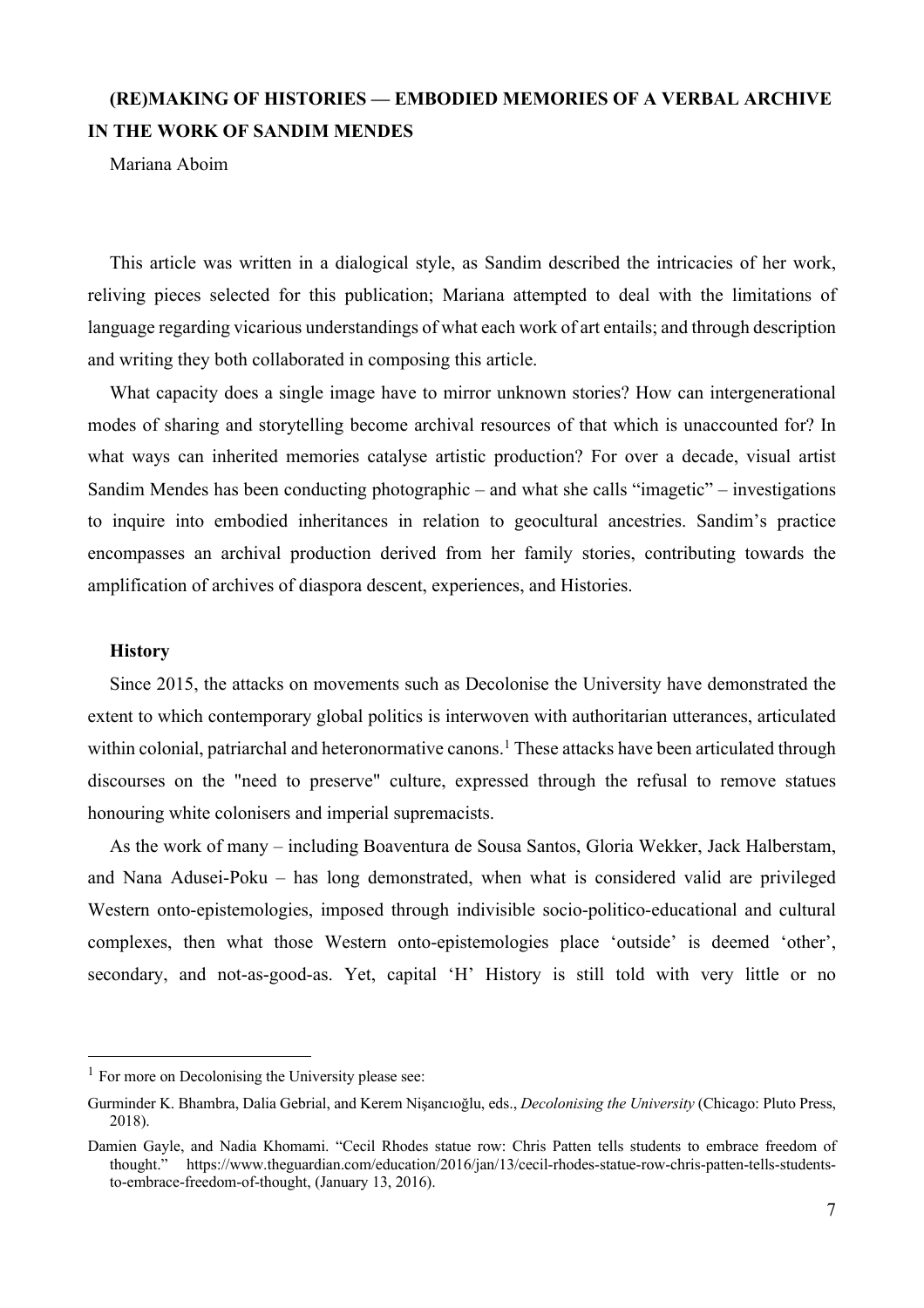acknowledgement of those whose lives are considered dispensable, less than Human, and (still) living precariously due to the perpetuation of white supremacy and white fragility.2

Visual artist Sandim Mendes is of Cabo Verdean descent, born in the Netherlands, a country that, like Portugal, has been dealing with demands to acknowledge and repair the ongoing violence and marginalising effects of the countries' colonial legacy. Sandim uses her own experience to expose confrontations derived from being born in a country where notions of belonging are construed on behalf of the other, and where one's own agency regarding identity is constantly confronted with social, political, cultural and educational expectations that perpetuate Western colonial canons.

## RESISTING ERASURE, RESISTING NON-ACKNOWLEDGEMENT

Between 2009 and 2010, on her path to graduating with a degree in fine art, Sandim began to address questions of ancestry, identity, histories and memory through her work. *Rapazinho*, 2009, is one of her first attempts to try to recreate an image of a person for whom there was no visual record: Sandim's paternal grandfather. Likewise, in *Genoveva*, 2009, we see Sandim representing her mother at a younger age. Yet, here the image has a face, and the meaning of having a face or not is attributed to "what felt right at the time".3 Sandim says that her strongest driver is intuition: she follows momentary impulses leading to the choices made in her photographic arrangements and manipulations. This is evident in *Januari*, 2009, and *Lucinda*, 2009, the portraits of Sandim as her maternal grandparents, where she tried to (re)create what she remembered of their house, the local environment, the feeling of *being* at her grandparents' house in Cabo Verde.<sup>4</sup>

In *Rapasinhos*, 2010, the focal point changed, due to the incorporation of gender as a social marker: Mariana: Did people confuse you with a boy? Sandim: Yes. All the time!

*Rapasinhos* poses a visual inquiry into what makes the heteronormative eye see someone as male. It was an attempt at generating different possibilities based on photographic arrangements of clothing and accessories, a play with detail in order to understand the extent to which these details affect a binary gendering of the person in the image. Additionally, Sandim was exploring photography as a medium, experimenting with different modes of image manipulation to achieve what she now describes as a "sense of realness", a search for characteristics that would make the image look dated,

<sup>&</sup>lt;sup>2</sup> For white fragility see: Robin DiAngelo, "White Fragility," International Journal of Critical Pedagogy, Vol 3 (3) (2011) pp 54-70.

<sup>&</sup>lt;sup>3</sup> Sandim Mendes in conversation with Mariana Aboim, Rotterdam, the Netherlands, 29th December 2020.

<sup>4</sup> Throughout this article Cabo Verde is written in Portuguese, the English translation is Cape Verde.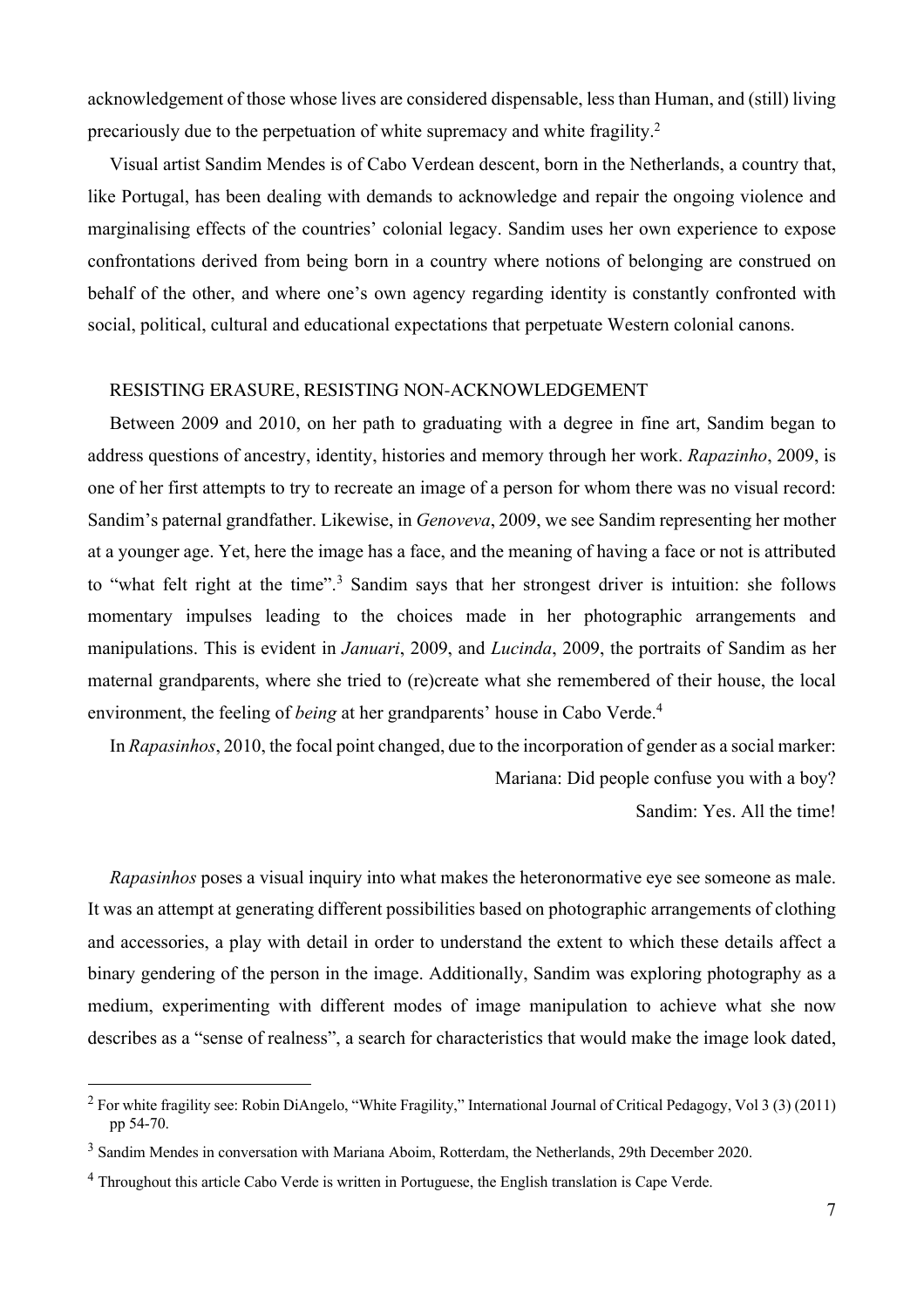as if it were an original picture of her grandfather at a young age. In dealing with intersecting layers of social prejudice (white-cisgender-heteronormativity), whilst attempting to re-create, re-imagine, re-visit what was real, but for which there were no visual records, something particular emerges in Sandim's work. She began exploring what Fatima El-Tayeb describes as a "persistent resistance to erasure, Sisyphean as it must appear to the individual whose very existence is casually and constantly negated by society, which is the first step toward a queering of ethnicity, the source of a post-ethnic, translocal minoritarian movement creating a counternarrative, told in various languages, that makes visible, and thus ultimately ineffective, the mechanisms of colour-blindness."5

When doing a study exchange at the Otis College of Art and Design in Los Angeles, USA, 2009, Sandim was introduced to Intersectionality from a fine art educational perspective. The term Intersectionality was coined by Kimberlé Crenshaw in 1989, and in 2009 it was already embedded in some university curricula in the US. Working at the intersection of Critical Race Theory and Law, Crenshaw addressed the ways different layers of identity can contribute to one's exposure to, and affliction by, social prejudices. Sandim was also introduced to discourses that critically questioned the way Western thought reduces the plurality of African diasporas to a homogenised African identity. *Pão, pão, queijo, queijo*, 2010, focuses on repetition and sameness in its attempt to deal with this plurality, weaving questions of identity and belonging, reflecting the diversity of cultures through different ways of using a headscarf. Ultimately, *Pão, pão, queijo, queijo* addresses the potential problems deriving from white Western ignorance, as well as their impact(s) on one's identity formation.

In the Netherlands, colour-blindness is uttered with pride by white inhabitants as a way of expressing the belief of living in a post-racial utopia, thus dismissing the violence imposed through homogenising markers (especially, but not exclusively) on one's racial, ethnic, religious, and cultural backgrounds. In *White Innocence*, 2016, Gloria Wekker gives an account of how Dutch 'colour blindness' sustains a system of inclusion and exclusion simply by pretending that 'everything is ok': talking about the problem makes 'you' become the problem.<sup>6</sup>

Hidden patterns of racism are not seen by those who, either intentionally or 'innocently', embrace whiteness as an ideology. A clear example is the celebration of Saint Nicholas's holiday, when it is common for a white man to dress as Saint Nicholas and be accompanied by his helper Black Piet, a man with his face painted black. Black Piet was once a Moor from Spain sent to help Saint Nicholas; he was said to have been sent to scare misbehaving children; his face was dirty from falling down

<sup>5</sup> Fatima El-Tayeb, *European Others: Queering Ethnicity in Postnational Europe*, Difference Incorporated (Minneapolis: University of Minnesota Press, 2011), 173.

<sup>6</sup> Gloria Wekker, *White Innocence: Paradoxes of Colonialism and Race* (Durham: Duke University Press, 2016), 50.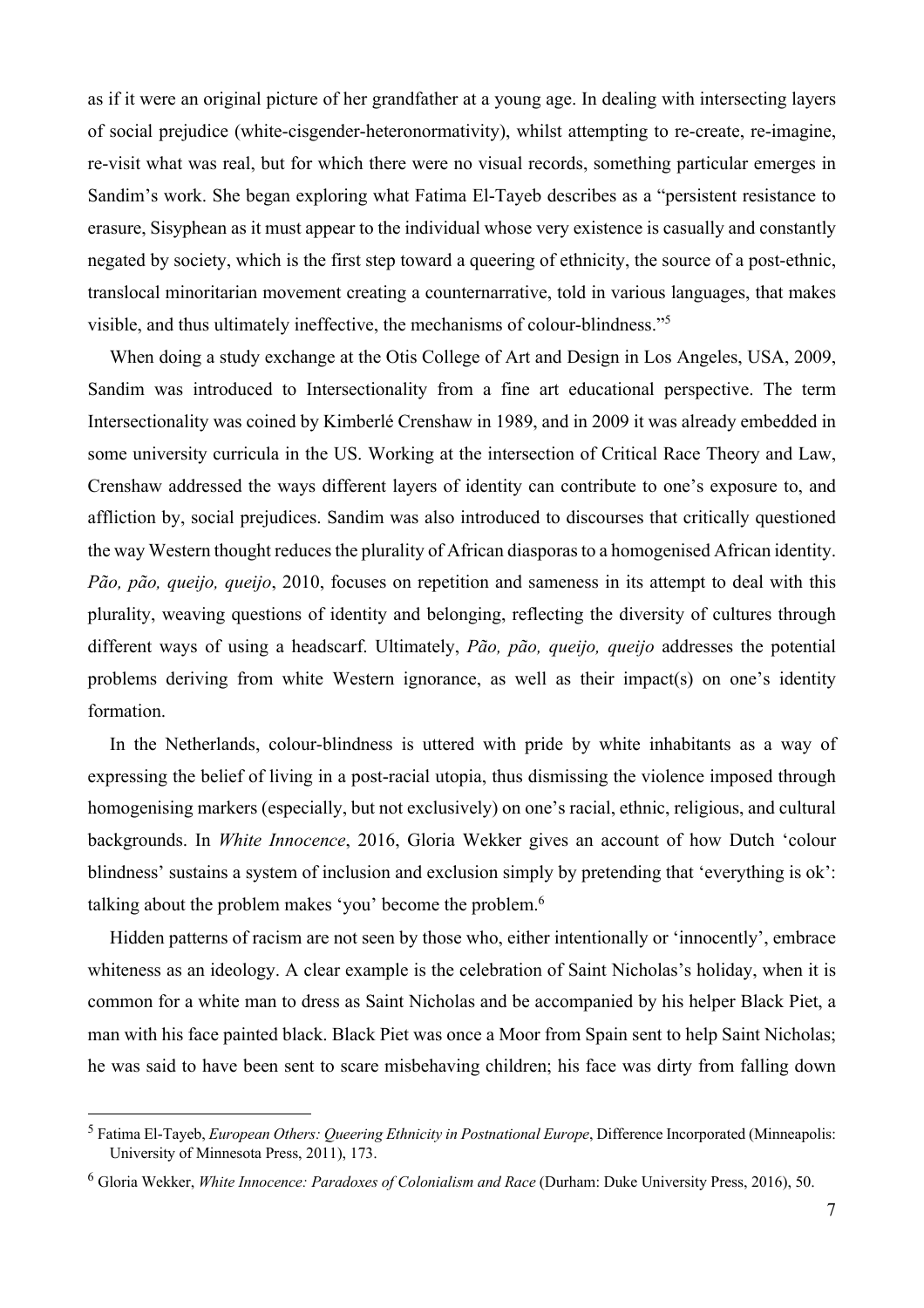chimneys. This tradition has been contested for its deeply racist history and what it represents: a patriarchal supremacist punishing relation. However, in the Netherlands, the basis for a tolerant, as opposed to a just, society is homogenising normality through assimilation, reflecting monoethnicism and monoculturalism.<sup>7</sup> Integration is imperative for those who wish to live in the country, one must accept its 'open mindedness', 'all-welcoming' and 'multicultural' characteristics. As such, the attempt to address hidden patterns of racism, such as Black Piet, is seen as not being accepting of other, namely Dutch culture, and thus not welcomed. This homogenisation is an excuse to hide forms of discrimination. As pointed throughout Decolonizing the University movements, it is rooted in academic curricula and discourses, and, as mentioned above, it has major effects on students' identity formation. However, by pointing out a problem, one is creating disturbance; if one disturbs, one is not welcomed, which leads to the impossibility of addressing the violence inflicted by institutionalised canons (i.e. the perpetual characterisation of The Artist as a white man).

In *The Location of Culture*, Homi K. Bhabha develops the concept of colonial mimicry – the desire to shape an *other* as visually different so as to be easily identified as such.<sup>8</sup> Bhabha further explains that the overrepresentation of the 'normal' colonial subject is a strategy to implement an authoritarian discourse, which aims at establishing a form of governance by ensuring that the other understands themselves as both inappropriate, and that their inappropriate 'being' is under scrutiny. The expectations formed throughout these experiences of being constantly questioned affect the ways one responds to specific interactions: I am being confused with a man, so perhaps I need to be more female; the colour patterns in my work reflect... well, something 'not Dutch'; it is the constant reliving of what it means to be perceived as the other in one's own country. The demands implicit in these comments reflect what is required for assimilation made on behalf of what the Dutch call 'gezellig': keeping things cosy, keeping it pleasant. Complaining is not 'gezellig', cursing at someone who misgenders you, or standing against racist remarks made at one's art practice – especially as a student, when institutional hierarchies can determine the progress of your career – is not 'gezellig', and shapes the 'complainer' as the problem.

#### **EMBODIMENT AND MEMORY**

As a student, Sandim had to deal with the hierarchical structures at play: students comply with the requirements and are graded by teachers. The difficulty of uttering these experiences led to some of

 $7$  Ibid.,  $7$ .

<sup>8</sup> Homi K. Bhabha, *The Location of Culture*, (New York — London, Routledge, 1990), 121-131.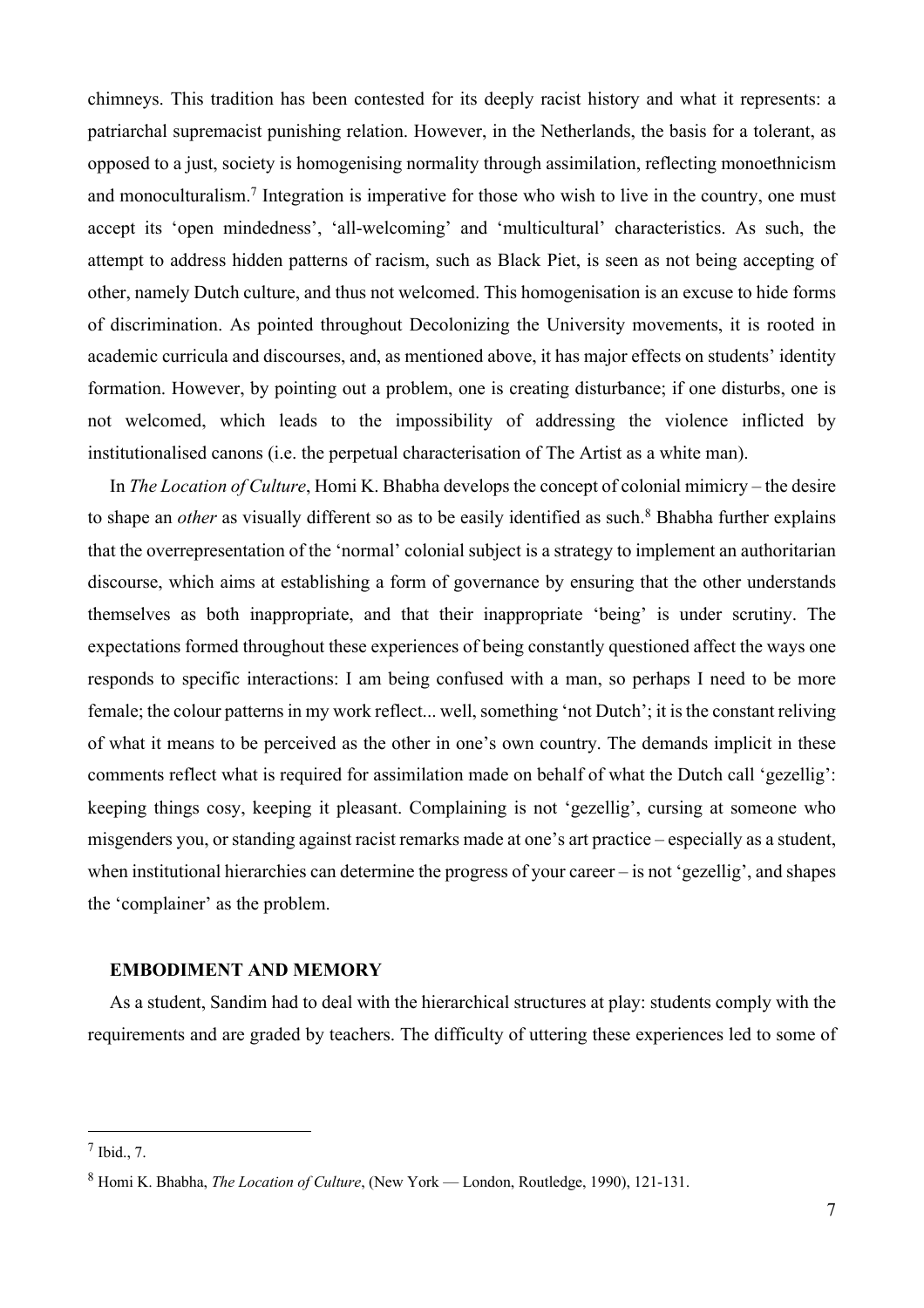Sandim's photographic investigations and remain a crucial marker on what her work is doing – the creation of a family archive, an archive of ancestry and Cabo Verde's histories.

*Rapazinho* seeks a form of embodied representation, an attempt to visualise the missing images of (Sandim's) paternal grandfather. In addition, *Rapasinhos* poses a response to ongoing and imposing markers of heteronormativity, exposing socio-cultural dispossessions of agency on behalf of perpetuating colonial-Christian understanding(s) of 'normalcy'. The latter work exposes the very material effects racist and sexist markers inflict on one's self-development and wellbeing.

Sandim's work is an embodiment of Denise Ferreira da Silva's definition of virtuality: that which has the capacity of transversability of space-time intersections and crossings; a cut through spacetime linearity, out of which a bodily traversability occurs; and transubstantiality, the bodily transformations possible due to multiple existing(s).<sup>9</sup> Sandim transverses space-time herself, she visits the stories that have been told throughout her life in order to create the missing pieces from her family's archive. In these travels through her ancestry, Sandim sees the missing imagery, hence she says, "I think images," and it is upon her return from these visits that works such as *Lucinda*, *Genoveva*, and *E so mi* emerged, with Sandim portraying herself as the embodiment of her ancestry.

## **DOING THE ARCHIVE**

So how does one overcome the paradox of creating an archive out of immaterial components? Sandim surpasses the tensions of historiography through oral registers of collective and inherited knowledge, combined with documentary photography.

In *When u reap what u sow II*, 2017, Sandim points to the labour hierarchies within the textile industry in the Netherlands. Specifically, the work engages with the textile production in Enschede, which began disappearing in the late 1960s.<sup>10</sup> Sandim's research project focused on the lack of acknowledgement of the lives of black and enslaved people without whom this industry would have never been built.

Inspired by the shape of an old shuttle, a part of weaving machines, Sandim's mind instinctively gravitated towards its resonance with the movement and shape of a slave ship, the container carrying the lives of those who made much of the textile industry possible, including the Dutch West Indies Company. In TwentseWelle, the museum for nature and culture where Sandim did much of her research for this project, she found only "one little painting that depicted black figures working on

<sup>9</sup> da Silva develops virtuality in her analysis of Octavia E. Butler's novels *Kindred*, *Wild Seed* and *Parable of the Sower.* Denise Ferreira da Silva, "Toward a Black Feminist Poethics: The Quest(ion) of Blackness Toward the End of the World."

*The Black Scholar* 44, no. 2 (2014).

<sup>&</sup>lt;sup>10</sup> "History." City of Enschede, Accessed: January 6, 2021, https://cityofenschede.com/aboutenschede/history/.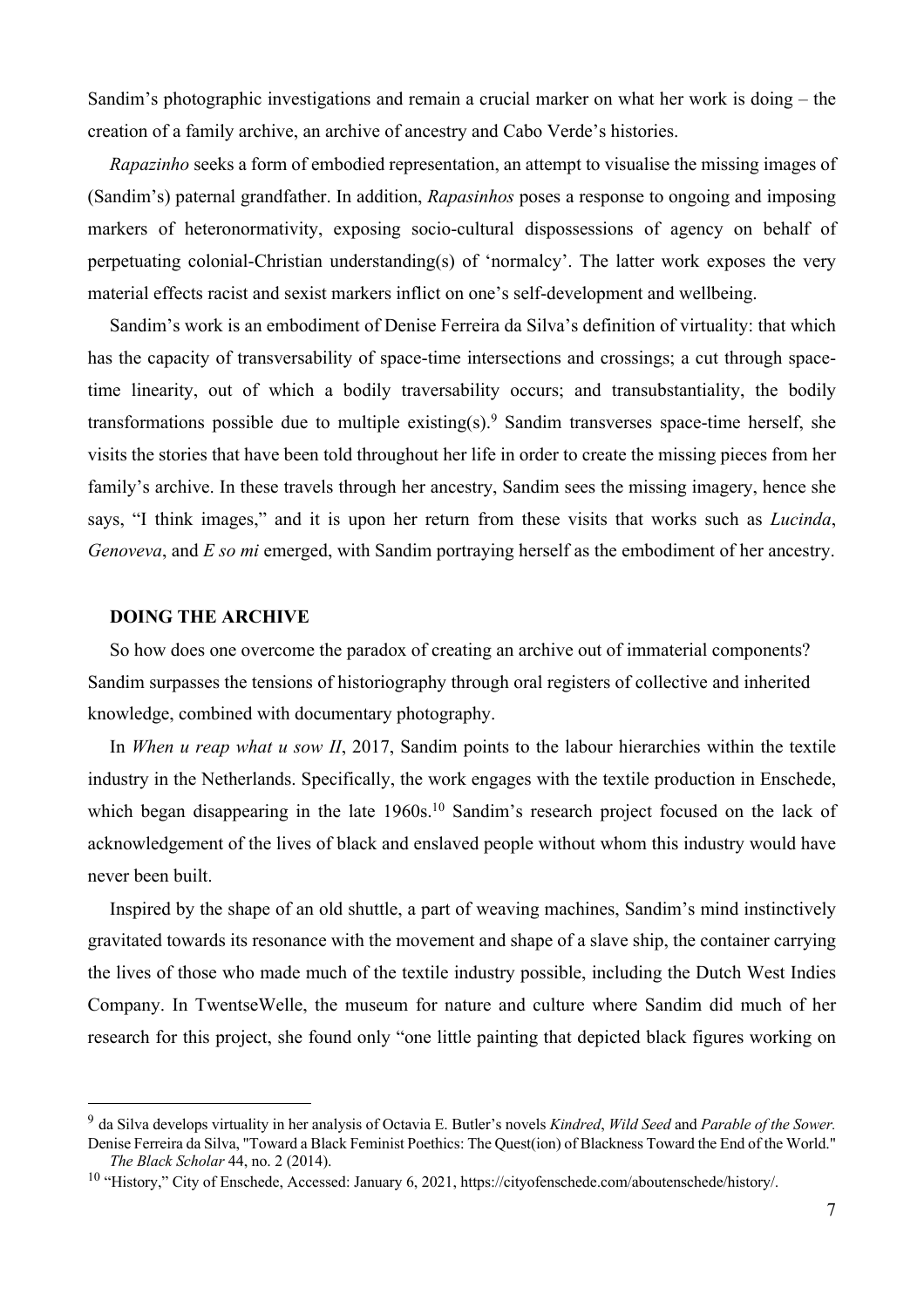the land, picking cotton with white overseers watching closely."11 As a response, Sandim developed her own *tjap*, the label-pattern whose function was to attract the targeted group for whom the textile was made. Sandim designed a *tjap* to acknowledge not only the presence of, but the conditions in which slaves were transported, mistreated, and made to work in the textile industry.<sup>12</sup>

Making information visible that is unaccounted for, historically dismissed facts, and stories for which there are only oral accounts for is part of Sandim's artistic practice. The imagery resulting from Sandim's historical inquiries contains a sense of 'realness', *Genoveva* and *Rapazinho* were real in a specific time and place, their re-embodiment through descent creates the archival imagery through an artwork that acknowledges their histories. In the words of Saidiya Hartman, "[t]he loss of stories sharpens the hunger for them."13 The lack of family records propelled a deeper and embodied relation with ancestry than what these photographs reveal. Sandim's maternal grandfather was a *griot*, a storyteller, the elder whose mission was to keep traditions and histories of the island alive. Thus, photographing embodied ancestry here is much more profound: it is the embodiment of the one whose function was to preserve stories, preserve the culture, preserve history in the present, alive. Sandim is becoming a *griot* herself, whilst trying to understand where these histories come from.

The transformations Sandim experienced throughout the past decade mirror an intergenerational phenomenology of embodiment. When surrounded by the installation *Ta bem um tempo ki*, 2017, one is absorbed by the voice of Sandim's mother telling a story that used to belong to her *griot* father: a wondering of what the people from Cabo Verde might encounter in a seemingly dystopian future. *Ta bem um tempo ki* is a visual essay that contributes to what Saidiya Hartman seeks with "recombinant narratives," the exposure of fictions historicised in the archives of slavery, and the refusal of the obliteration of any narrative other than those perpetuating white supremacy.14 Sandim does that by filling gaps through embodied, inherited, and shared memories and histories of her own family, creating an archive as a form of artistic production. Concurrently, Sandim's work has been enriching Cabo Verde's cultural archive with the recreation of eroded material that was once made with the purpose of cultivating and maintaining the histories that engendered its own culture.

 $12$  For more information on the industry, its development and history, please see: https://www.blackpast.org/global-african-history/el-mina-sao-jorge-da-mina/

https://mijnstadmijndorp.nl/app/historisch-centrum-overijssel/verhalen/1859-van-heek-co-te-enschede

<sup>&</sup>lt;sup>11</sup> Sandim Mendes in conversation with Mariana Aboim, Rotterdam, the Netherlands, 29 December 2020.

<sup>13</sup> Saidiya Hartman, "Venus in Two Acts," *Small Axe*, Volume 12, Number 2, no. 26 (June 2008): 8.

<sup>14</sup> Ibid., 12.